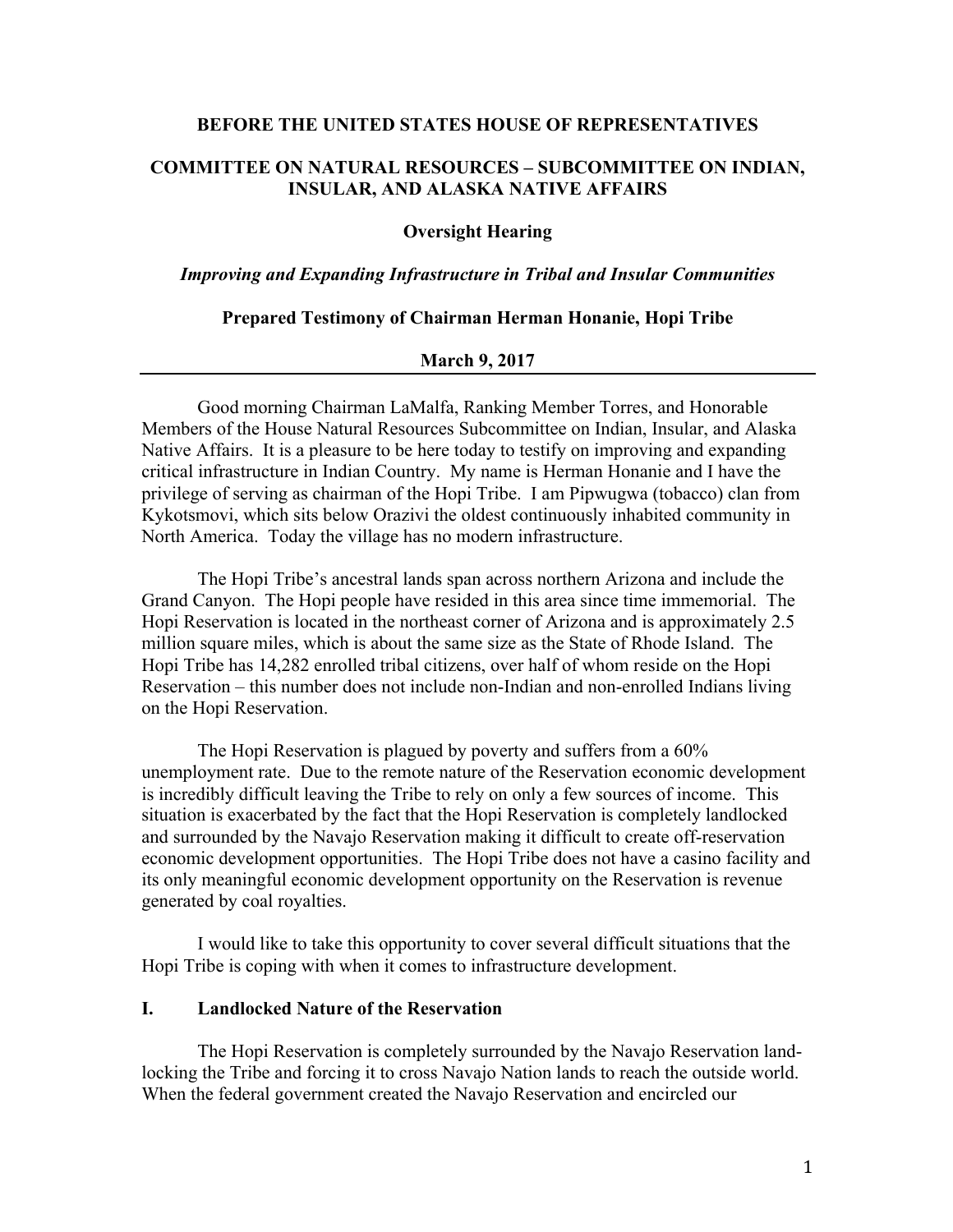reservation, it did not retain a utility corridor right-of-way for the Hopi Tribe. The Hopi Tribe has no natural access to the Western Area Power Grid, to cellular 911 emergency call service, utility distribution and natural resources transportation corridors. This means that anytime the Hopi Tribe needs access to off-reservation services it must pay the Navajo Nation for a right-of-way across the Navajo Reservation to connect to fiber optic networks, the electrical grid, and other utilities. This significantly increases the cost for the Hopi Tribe for on-reservation economic development. The land-locked nature of the Hopi Reservation also makes it difficult to create off-reservation economic development because of the distances the tribal citizens must travel to embark on those enterprises.

## **II. Implementation of the 1974 Navajo and Hopi Relocation Act**

With the enactment of the Navajo and Hopi Indian Relocation Act of 1974 (the Relocation Act), referred to as Public Law 93-531, as amended by Public Law 96-305, the Office of Navajo and Hopi Indian Relocation (ONHIR) was created to facilitate the relocation of tribal members to their respective reservation land. One purpose of ONHIR was to "insure that persons displaced are treated fairly, consistently and equitably so that these persons will not suffer the disproportionate, adverse, social, economic, cultural and other impacts of relocation." 25 CFR SS 700.1.

This has not held true for our Hopi relocatee families, who have not been treated fairly, consistently, or equitably, as witnessed by the US House Appropriations Subcommittee leadership on their visit to the Hopi relocatee community of Yuh Weh Loo Pahki in January of 2015. These Hopi relocatees have consistently asked that funds be provided to meet the needs of the families for safe and sanitary housing, roads, infrastructure, and economic benefits as proscribed by the Relocation Act, but their pleas go ignored.

For example, in the early 1990's a road feasibility study was conducted by ONHIR for 13 miles of upgraded roads near Yuh Weh Loo Pahki at a cost of \$6.0 million dollars, but ONHIR later rejected the proposal, informing the Tribe and families that it was not feasible to serve the Hopi relocatee families. Meanwhile, ONHIR has built entire communities (Coalmine Mesa, Pinon, Tuba City, etc) for Navajo relocatees on the Navajo Nation and New Lands-Sanders/Chambers with infrastructure, fire suppression, and paved roads, even a replacement of a bridge over the Rio Puerco River. The Hopi relocatees, especially the residents of Yu Weh Loo Paki, have requested assistance numerous times from the ONHIR for discretionary funds to improve their living conditions, make home repairs, and to provide for essential community needs. ONHIR has finally in the past five years provided a community building-modular trailer. This structure is insufficient to meet the long-term needs of the relocatee families. These measures are minimal and do not meet the intent of the Act. The Hopi relocatee families should be entitled to the same benefits allowed for Navajo relocatee families.

A high school and medical center/hospital were also to be built under the Relocation Act. The Hopi Junior-Senior High School was finally built in 1986, but was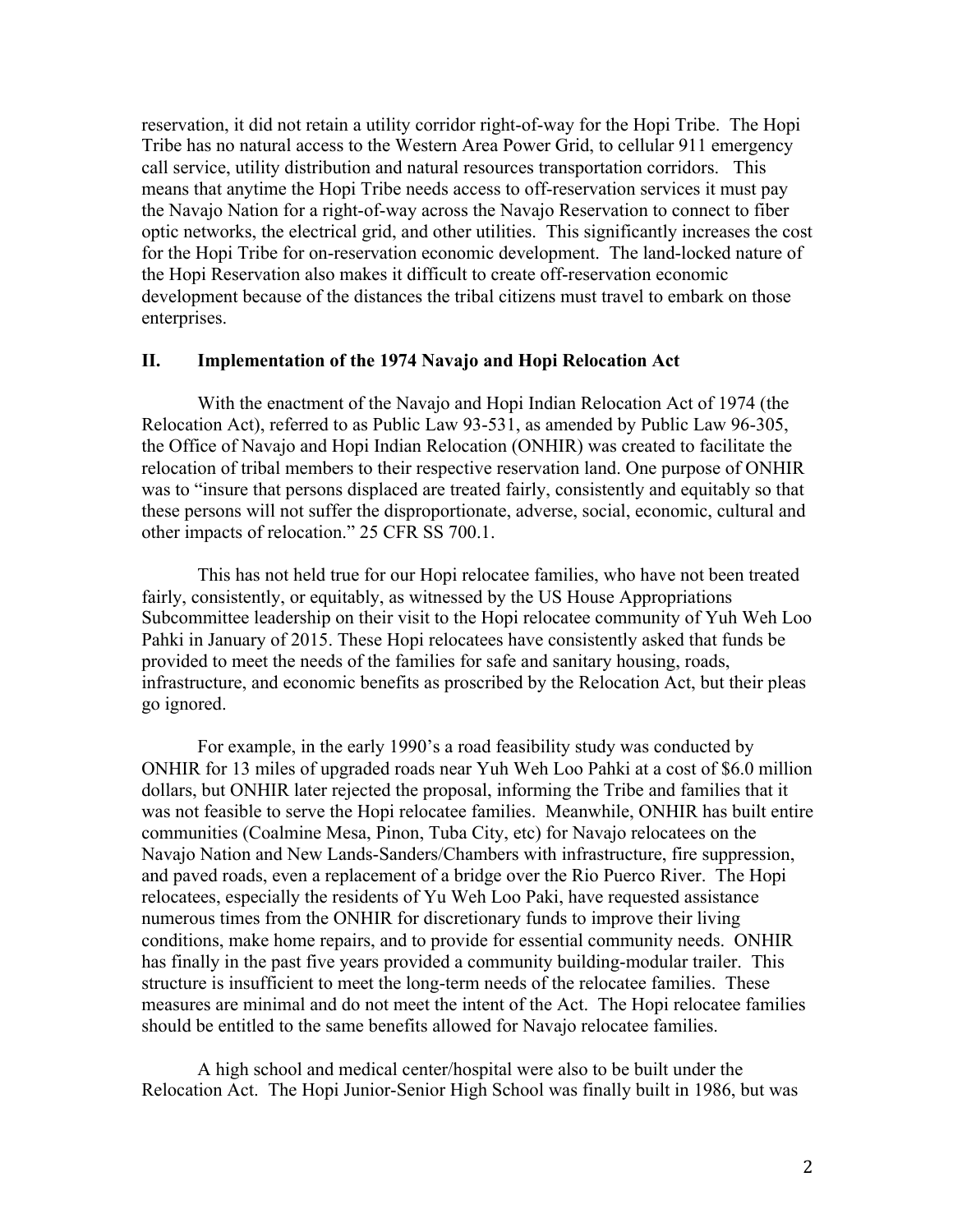scaled down due to increased costs. The Hopi Health Care Center was built in 1996, but only as an ambulatory care center with less than 16 beds for patients. The Hopi Tribe had to lobby and submit funding requests to build these facilities, while on Navajo – specifically New Lands – schools and a hospital with complete, modern infrastructure were built using ONHIR funds. Without proper funding for the Hopi Health Care center, Hopi tribal citizens still have to be flown out to off-reservation hospitals for care on a regular basis, including in emergency. It is apparent that the Hopi Tribe has received far less and has given up the most under the Act.

## **III. Implementation of the 1996 Navajo-Hopi Land Dispute Settlement Act**

The Navajo-Hopi Land Dispute Settlement Act (Settlement Act) was enacted in 1996. *See* Pub. L. 104-301. The Settlement Act was a successor to the Relocation Act and was meant to provide the Hopi Tribe with appropriate compensation for Navajo families illegally residing on and occupying Hopi Partitioned Land. The United States government interceded to find a mutually acceptable settlement. It is important to note that the only parties to the settlement were the Hopi Tribe and the federal government; not the State of Arizona or the Navajo Nation.

The Settlement Act sought to allow Navajo families to remain on Hopi land subject to a 75-year lease agreement. In exchange for these leases and the loss of lands the Hopi Tribe was promised replacement lands. Since the Navajo Reservation completely surrounds the Hopi Reservation, these replacement lands would need to be located outside of the existing reservation.

The Settlement Act provides the Tribe with the ability to regain lands and have them placed into federal trust status; this includes interspersed Arizona State trust lands. *Id.* § 6. In order to obtain Arizona State trust land the Settlement Act requires the State to concur that the acquisition is in the interest of the State and the Tribe must pay the State the fair market value of the land. *Id.*

The Settlement Act states that "it is in the best interest of the Tribe and the United States that there be a fair and final settlement of certain issues remaining in connection with the Navajo-Hopi Land Settlement Act of 1974, including the full and final settlement of the multiple claims that the Tribe has against the United States." *Id.* § 2 (2). However, it has been over twenty years and the Hopi Tribe does not have its fair and final settlement because the State of Arizona refuses to initiate condemnation proceedings to allow the Tribe to obtain the 144,000 acres of interspersed State trust land. The State and the Tribe have been in negotiations but to no avail and those talks have often stalled or been delayed over the years. The Tribe is eager to have its full and final settlement but it needs engagement from the State.

The United States has a duty to provide the Tribe the "full and final settlement" it promised under the terms of the 1996 Settlement Act. The severe delay in implementing the Settlement Act sets a bad precedent and could serve to cool settlement negotiations between the United States and other tribal nations.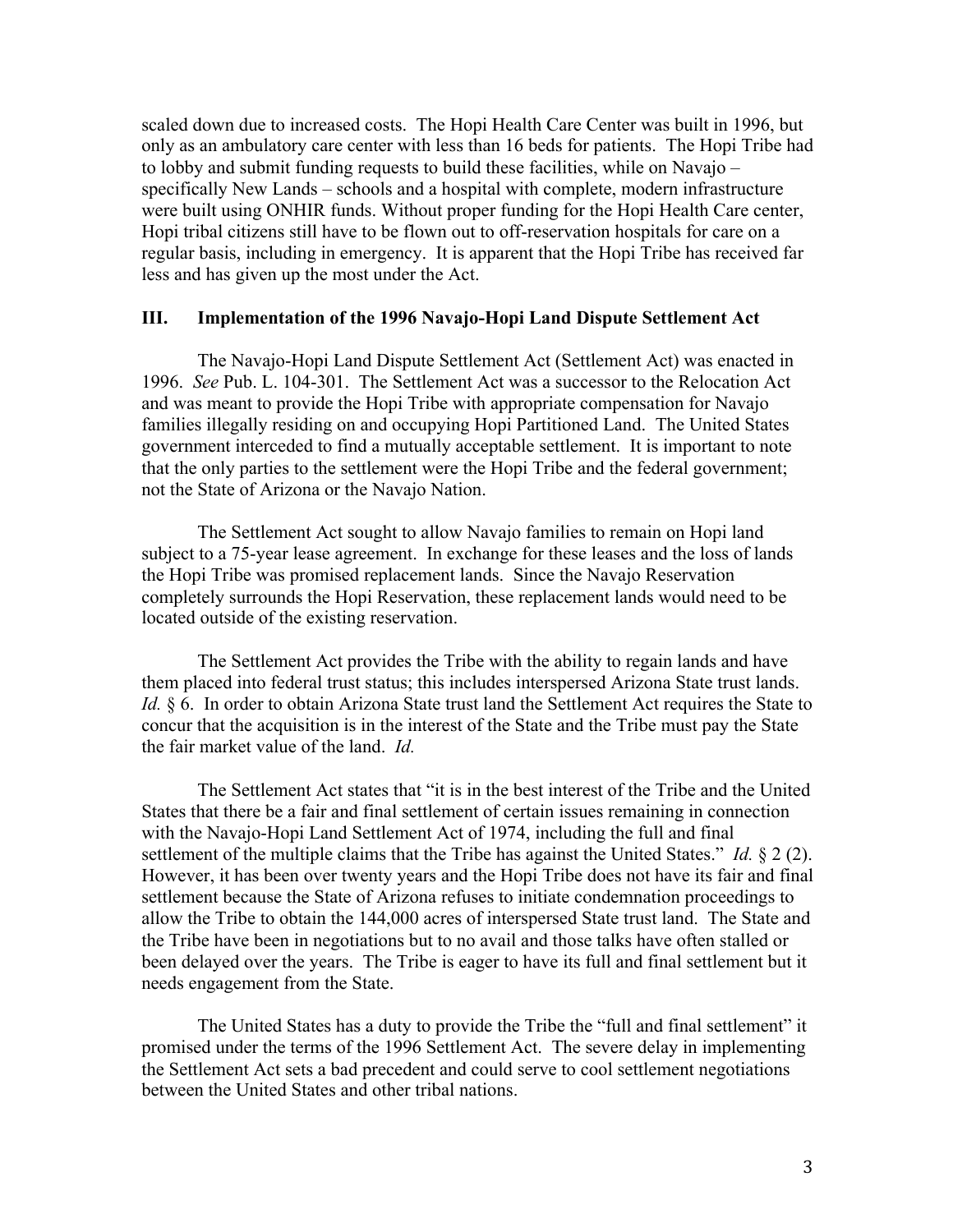It also prevents the Tribe from engaging in meaningful economic development off-reservation. The land has increased in value over the interceding twenty years making the eventual purchase of it from the State of Arizona even more expensive. Meanwhile, the Hopi Tribe is paying the State for grazing rights on the State trust land. This situation is untenable and the United States must live up to its obligations under the Settlement Act and its trust responsibility to the Hopi Tribe.

## **IV. Hopi Arsenic Mitigation Project**

The Hopi Tribe's water infrastructure was funded and engineered by the federal government. In 2001, the Environmental Protection Agency ("EPA") revised its drinking water regulations and decreased the allowable level of arsenic in drinking water. In 2006, EPA funded a study to assist the Tribe in evaluating existing conditions for public water systems in the First and Second Mesa areas that were known to exceed the maximum contaminant level (MCL) for arsenic and recommend viable engineering solutions to ensure regulatory compliance. Beginning in 2008, the Hopi Water Resources Program began working with the Indian Health Service ("IHS") and EPA to complete an arsenic mitigation study. As a baseline, the following data was collected at local well sites to quantify the water quality issues relating to arsenic and begin the process of seeking sustainable solutions.

|                                                                                                                                                 |                    | <b>First Mesa</b>                              |                    | <b>Second Mesa</b>                          |                            |                                   |                                             |                    |  |
|-------------------------------------------------------------------------------------------------------------------------------------------------|--------------------|------------------------------------------------|--------------------|---------------------------------------------|----------------------------|-----------------------------------|---------------------------------------------|--------------------|--|
|                                                                                                                                                 |                    | Keams<br>Canyon,<br>Wells $2 & 3$<br>Composite | Polacca<br>Well #8 | Lower<br>Sipaulovi -<br>Mishongnovi<br>Well | Upper<br>Sipaulovi<br>Well | Second<br>Mesa Day<br>School Well | New<br>Shungopavi<br>Well (Drilled<br>2008) | Shungopavi<br>Well |  |
| Parameter                                                                                                                                       | Units              | Result                                         | Result             | Result                                      | Result                     | Result                            | Result                                      | Result             |  |
| Alkalinity                                                                                                                                      | mg/L               | 340                                            | 320                | 280                                         | 270                        | 290                               | 240                                         | 240                |  |
| Iron, Total                                                                                                                                     | mg/L               | < 0.05                                         | 0.11               | 0.26                                        | < 0.05                     | < 0.05                            | 0.22                                        | < 0.050            |  |
| <b>Arsenic</b> , Total                                                                                                                          | ppb                | 38                                             | 20                 | 18                                          | 18                         | 19                                | 33                                          | 15                 |  |
| Arsenic, Trivalent                                                                                                                              | mg/L               | 0.026                                          | 0.016              | < 0.0020                                    | 0.0022                     | < 0.002                           | Unknown                                     | 0.005              |  |
| Calcium                                                                                                                                         | mg/L               | $<$ 5                                          | $<$ 5              | $<$ 5                                       | $<$ 5                      | $<$ 5                             | $<$ 5                                       | < 5                |  |
| Magnesium                                                                                                                                       | mg/L               | $<$ 5                                          | $<$ 5              | $<$ 5                                       | $<$ 5                      | $<$ 5                             | $<$ 5                                       | $\leq$ 5           |  |
| pH                                                                                                                                              | pH<br><b>Units</b> | 9.4                                            | 9.6                | 9.7                                         | 9.7                        | 9.7                               | 9.94                                        | 9.8                |  |
| Solids, Total<br>Dissolved                                                                                                                      | mg/L               | 460                                            | 380                | 350                                         | 330                        | 340                               | 350                                         | 300                |  |
| Sulfate                                                                                                                                         | mg/L               | 26                                             | 17                 | 18                                          | 16                         | 15                                | 22                                          | 21                 |  |
| Turbidity                                                                                                                                       | NTU's              | <1                                             | <1                 | 3.3                                         | <1                         | <1                                | 2.4                                         | < 1.0              |  |
| Silica                                                                                                                                          | mg/L               | 13                                             | 15                 | 18                                          | 18                         | 17                                | 24                                          | 19                 |  |
| Vanadium                                                                                                                                        | mg/L               | < 0.05                                         | <05                | 1.5                                         | 1.5                        | 1.7                               | Unknown                                     | 0.33               |  |
|                                                                                                                                                 |                    |                                                |                    |                                             |                            |                                   |                                             |                    |  |
| Average Well<br><b>Production Rate</b><br>$*$ Value represents combined vialds of Well #2, $\ell r$ #2 assuming numping rate of 75 gpm per well | gpm                | $150*$                                         | 100                | 90                                          | 9                          | 50                                | (Offline)<br>Unknown                        | 65                 |  |

\* Value represents combined yields of Well  $#2 \& #3$  assuming pumping rate of 75 gpm per well

As indicated in the table above, all wells serving the First and Second Mesa region exceed the MCL for arsenic which is set at 10 parts per billion (ppb). Generally, the arsenic concentrations in Second Mesa range from 15-20 ppb and increase as one moves eastward towards First Mesa where Keams Canyon wells register the highest arsenic concentration in the region at 38 ppb. The exception to this trend occurs at the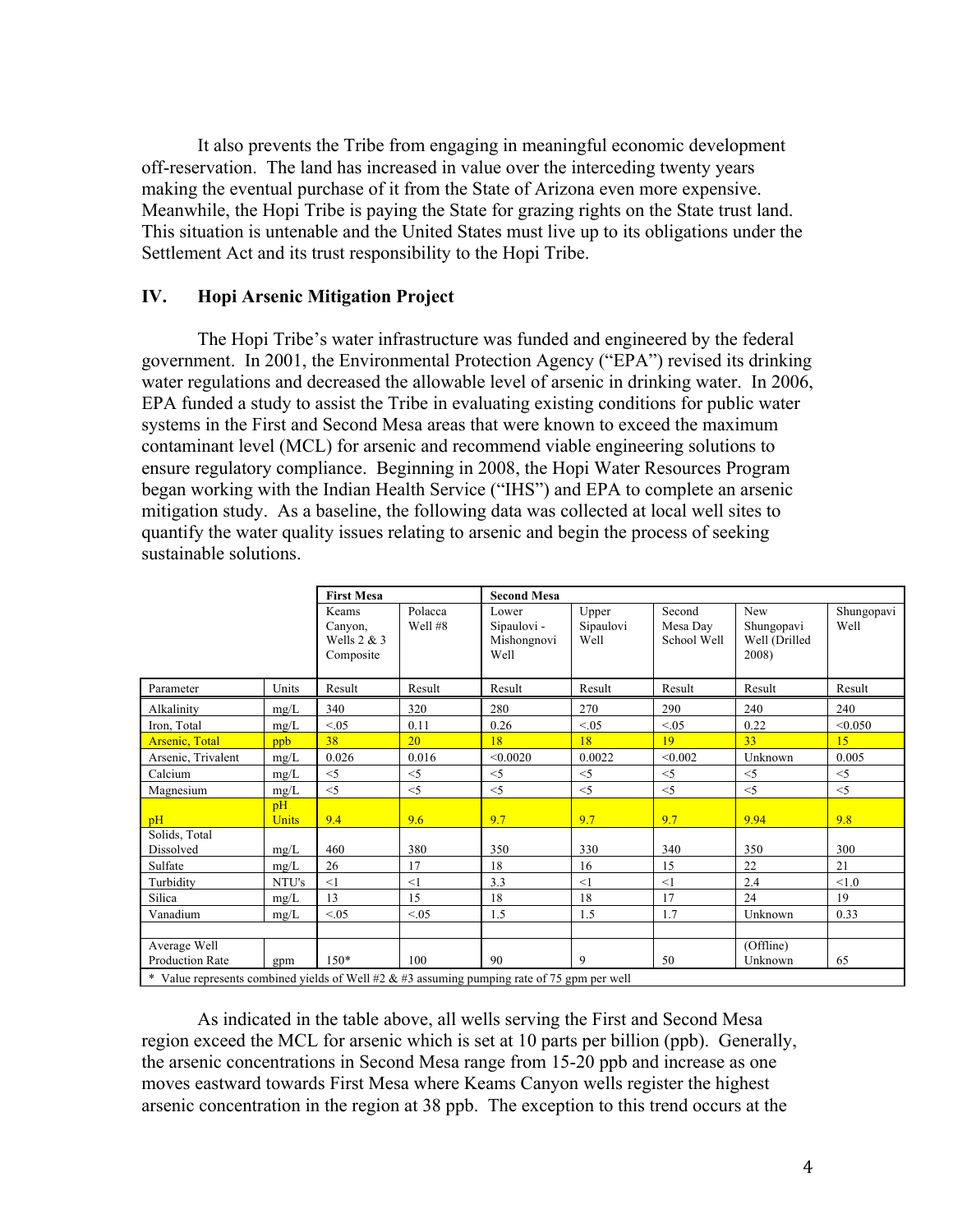newly drilled Shungopavi well which was sampled after drilling and was shown to have an arsenic concentration of 33 ppb. Also noted was the unusually high pH of the tested waters coupled with high alkalinity and the absence of hardness (calcium and magnesium). This odd combination of water quality attributes makes the water of this region very difficult and potentially expensive to treat for arsenic removal. All of the treatment techniques evaluated (adsorption, coagulation filtration (CF), reverse osmosis, ion exchange) to remove arsenic from the regions' groundwater will require pH adjustment which will prove difficult and costly given the high buffering capacity indicated by the high alkalinity. Also noted, was the likelihood that water in the First Mesa area would require preconditioning through a process known as oxidation to convert the naturally occurring arsenic into a form that has a higher affinity for removal.

These, among other complicating factors led the arsenic mitigation team to advise against water treatment options if a non-treatment solution could be identified. Based on the stated observations, high anticipated operating cost of treatment facilities, the operational difficulties experienced by existing local treatment systems and lack of financial resources, the team looked elsewhere to identify a higher quality water source that could be developed to serve the region.

After reviewing Hopi area wells, research identified a region 15 miles north of the Hopi Cultural Center referred to as "Turquoise Trail/ Tawa,ovi" which, according to a report completed by Thompson Pollari and the WLB Group in 2005, has an existing well with superior water yield potential and an arsenic concentration of 3-4 ppb. The report contains pump test data and water quality information for the Navajo Aquifer in the Turquoise Trail region that suggests favorable conditions that may support development of this area as a primary water source for the villages that are currently out of compliance with federal regulations related to arsenic. Alternate locations were evaluated for well field development near the Hopi Veteran's Center (HVC) near Kykotsmovi. Although the existing wells in the HVC area demonstrate compliant arsenic concentrations of 7 ppb, they do not yield anywhere near the quantity of water that is obtainable in the Turquoise Trail region.

Below is a table generated using data presented by TetraTech EM Inc in a Hopi Source Water Assessment conducted from 2005 to 2006. The table offers a summary of water usage statistics organized by each of the public water systems that are out of compliance with the arsenic rules.

[Table on Next Page]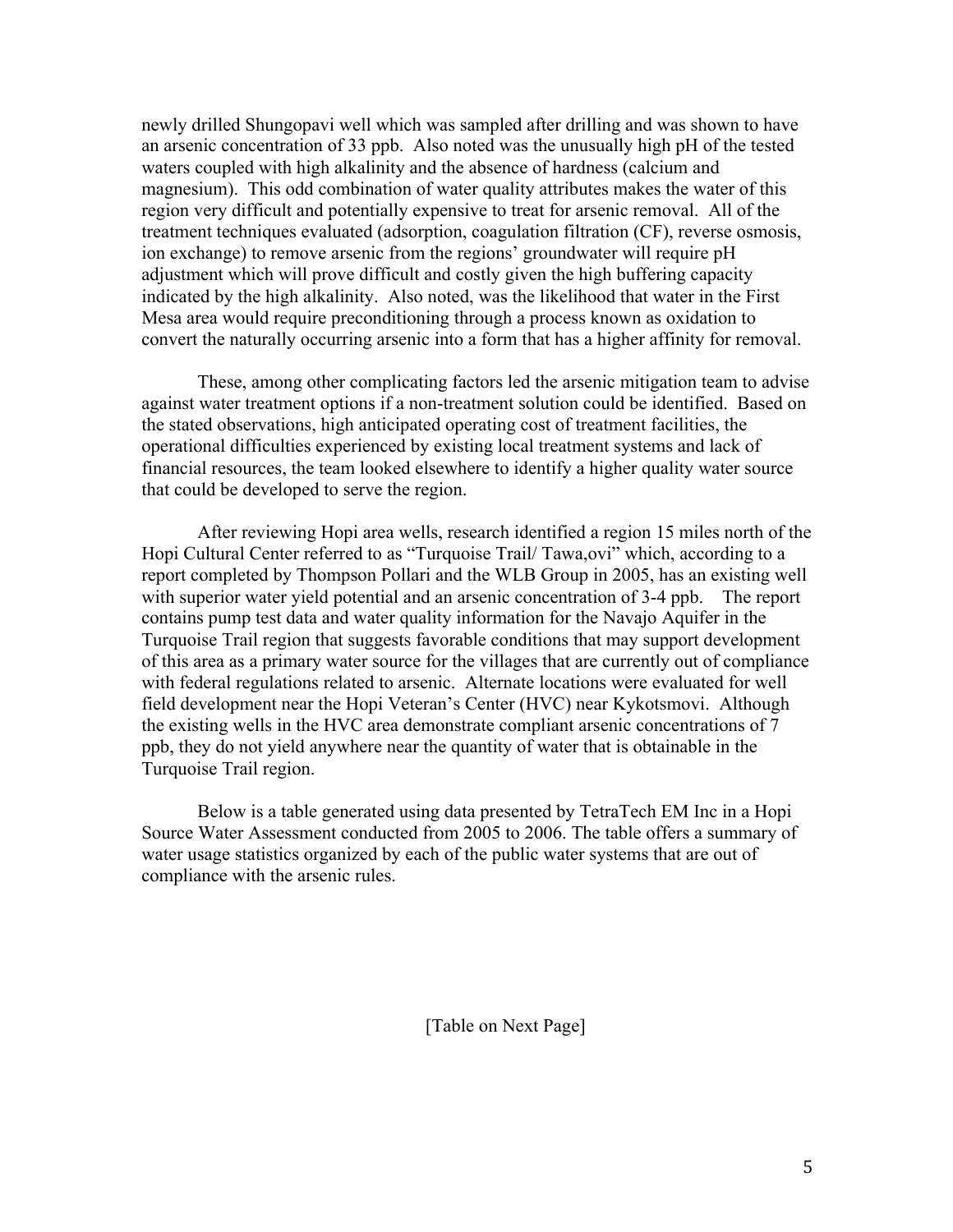| <b>Public Water System</b>                                               | <b>PWSID#</b> | *Average<br><b>Daily Water</b><br><b>Usage (GPD)</b> | Equivalent<br><b>Continuous</b><br><b>Pumping Rate</b><br>Based on 12 hr<br>Day (GPM) |  |  |  |
|--------------------------------------------------------------------------|---------------|------------------------------------------------------|---------------------------------------------------------------------------------------|--|--|--|
| Polacca FMCV, Including Hospital<br>& Polacca Day School                 | 090400106     | 77900                                                | 108.2                                                                                 |  |  |  |
| <b>Hopi High School</b>                                                  | 090400395     | 57600                                                | 80.0                                                                                  |  |  |  |
| Shungopavi                                                               | 090400259     | 34000                                                | 47.2                                                                                  |  |  |  |
| <b>Hopi Cultural Center</b>                                              | 090400260     | 6000                                                 | 8.3                                                                                   |  |  |  |
| Lower Sipaulovi/Mishongnovi                                              | 090400107     | 14100                                                | 19.6                                                                                  |  |  |  |
| <b>Upper Sipaulovi/Mishingnovi</b>                                       | 090400394     | 7600                                                 | 10.6                                                                                  |  |  |  |
| <b>Second Mesa Day School</b>                                            | 0400057       | 11000                                                | 15.3                                                                                  |  |  |  |
| <b>Total, Minimum Required Yield</b>                                     |               | 208200                                               | 289.2                                                                                 |  |  |  |
| Source Hopi Source Water Assessments, TetraTech EM<br>Inc., January 2006 |               |                                                      |                                                                                       |  |  |  |

As indicated above, the minimum required yield needed to serve the identified users is 208,200 gallons per day or a continuous equivalent pumping rate of 289.2 gallons per minute based on a 12-hour day. It is anticipated, based on the previously discussed existing well data, that the Turquoise Trail region is capable of supporting wells that can produce as much as 500 GPM+. As reported in the Thompson Pollari-WLB Group report, the existing well (Tawa'ovi/Turquoise) was pump tested at 345 GPM for 21 hours with a corresponding drawdown of 125 feet. The static water level was 521 ft bgs prior to pumping and the terminal dynamic water level was measured at 646 ft bgs at the end of the test. The pump was set at 1,700 ft bgs so at the end of the pump test there was still a water column of 1,054 ft over the pump. This is emphasized to demonstrate that the final pumping rate of 345 gpm was likely a limitation of the test pump and not necessarily reflective of the true yield potential of the well/aquifer.

After assessing the water needs of the area and reviewing the Turquoise Trail well data, the Hopi Water Resources Department, IHS and EPA collaboratively developed the Hopi Arsenic Mitigation Project concept. This concept proposes to develop a new well field in the vicinity of the existing Turquoise Trail well to take advantage of the higher quality water which appears to be available in sufficient quantity to serve the First and Second Mesa villages. The water would be delivered to each of the communities by a large piped network that would be constructed over the course of several construction phases. The concept-level cost estimate to design and construct the proposed water system is between \$20 to \$25 million. It is anticipated that the cost estimate will vary as the concept is further developed through the collection of design data during the ongoing planning process. During the past five years, the EPA and IHS have committed grant funding to further explore and develop the arsenic mitigation concept.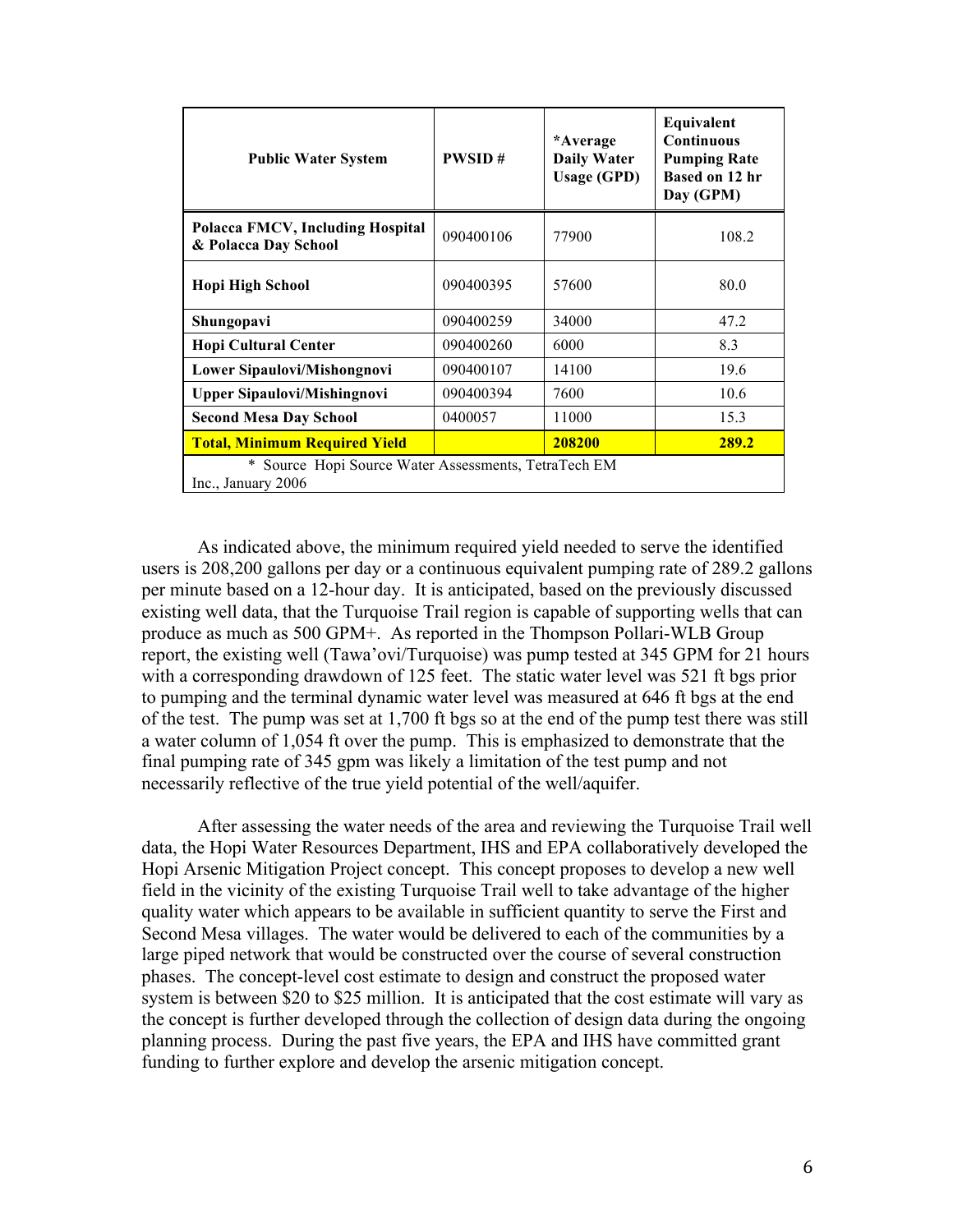**HAMP Proposed Wellfield and Piping Route** 



Over the course of the years, several informational meetings pertaining to the arsenic mitigation concept have been held with various stakeholders including community members, community leaders, utility operators, federal water system regulators and federal funding agencies. At each of the individual gatherings there has been overwhelming support for the project as the meeting participants acknowledge that this is a project devised to improve the health of the served communities. On the other hand it has been difficult to assemble multi-community meetings which will be critical as the arsenic mitigation team solicits comments from the affected communities to determine how best to operate and maintain a shared water system. This project is substantially larger in scope and cost than ordinary sanitation projects in the area. The Tribe has been informed that in order to qualify for federal grants for this project it must have a defined plan detailing how the system would be operated and maintained.

The Hopi Arsenic Mitigation Project (HAMP) will pump water from the Turquoise wellfield located approximately 15 miles north of Second Mesa and pipe it to the Hopi villages at First and Second Mesas and to the Keams Canyon Water System and the water systems for Hopi Junior-Senior High School and Second Mesa Day School. HAMP will provide water that complies with the Safe Drinking Water Act and will replace the use of low-producing, high arsenic wells in the vicinity of First and Second Mesa and Keams Canyon. The new water supply will allow the villages at First and Second Mesa to come into compliance with Safe Drinking Water Act standards and will provide a permanent alternative water supply to Bureau of Indian Affairs and Bureau of Indian Education facilities that does not require the interim use of expensive and difficult to maintain arsenic removal technology.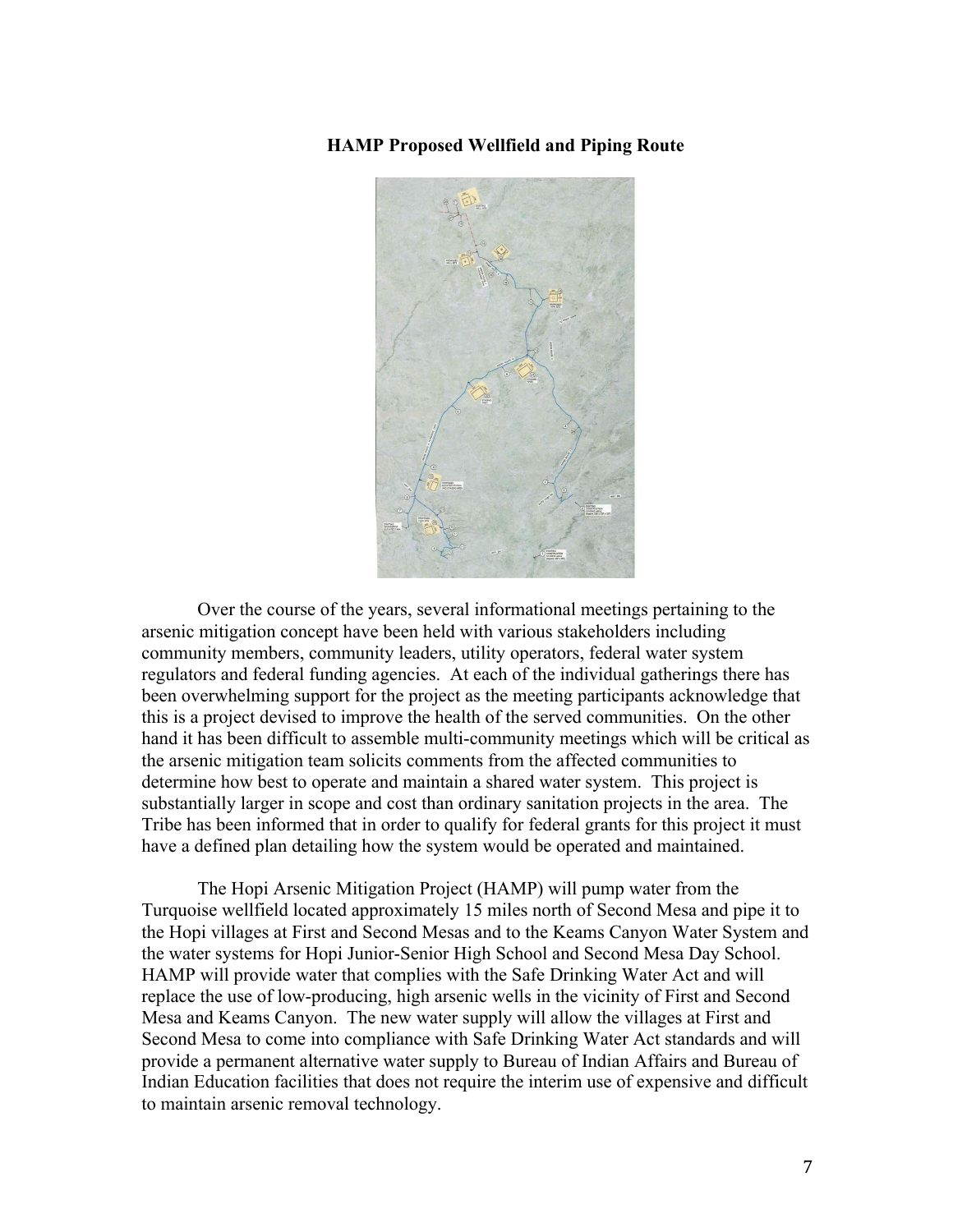At this point, several million federal dollars have been invested into the project, and various impacted agencies remain fully supportive of the project and reaching operation of the new wells. Through discussion with Tribal Council, the Tribe is now considering next steps and how to proceed with this project. An outline of remaining action items and options follows:

# **A. Project Summary:**

In January 2014, the Tribe provided a briefing to the Department of the Interior. The summary included highlights of the project, which heavily featured the creation of the Hopi Tribe's Public Utility Authority. The new Utility Authority is responsible for setting water rates and addressing other regulatory requirements for HAMP.

The largest funding for this project will come from the USDA-RD application. Several other federal agencies have invested millions of dollars into this project and continue to support the effort, they are of the understanding that the newlycreated utility will run HAMP.

This need is urgent in light of EPA planning to bring an enforcement action against the Tribe and/or village(s) out of compliance, potentially this year.

# *i. Action items left for the Utility Authority*

- Staffing and setting up the utility accounting operation; initially the Hopi Public Utility Authority will oversee completion of the HAMP planning followed by management of HAMP construction
- Tribal Council agreed to contribute \$350,000 to get the Public Utility Authority and Utility Commission up and running
- Both agencies need to sign the Indian Affairs and Hopi Tribe MOA to get the work done that was proposed by IHS in their Planning Agreement – the Planning Agreement will then develop the information to allow the BIA/BIE connections to be part of HAMP and the USDA-RD Application

# *ii. USDA-RD Application*

• A significant amount of work has been done on this application, which will ultimately secure \$13-16M for HAMP

# *iii. IHS Preliminary Engineering Report*

- The expected USDA loan amount is \$1,978,500, after a total of \$2.25 million in up-front cash and grant contributions from the Tribe
- Estimated user costs for the HAMP are expected to be a \$35/month plus \$2.55 per 1,000 gallons of water used per month – total costs per home is \$49.82/month, plus local delivery costs
- This is made with the understanding that these stets remain: o Submission of the USDA funding application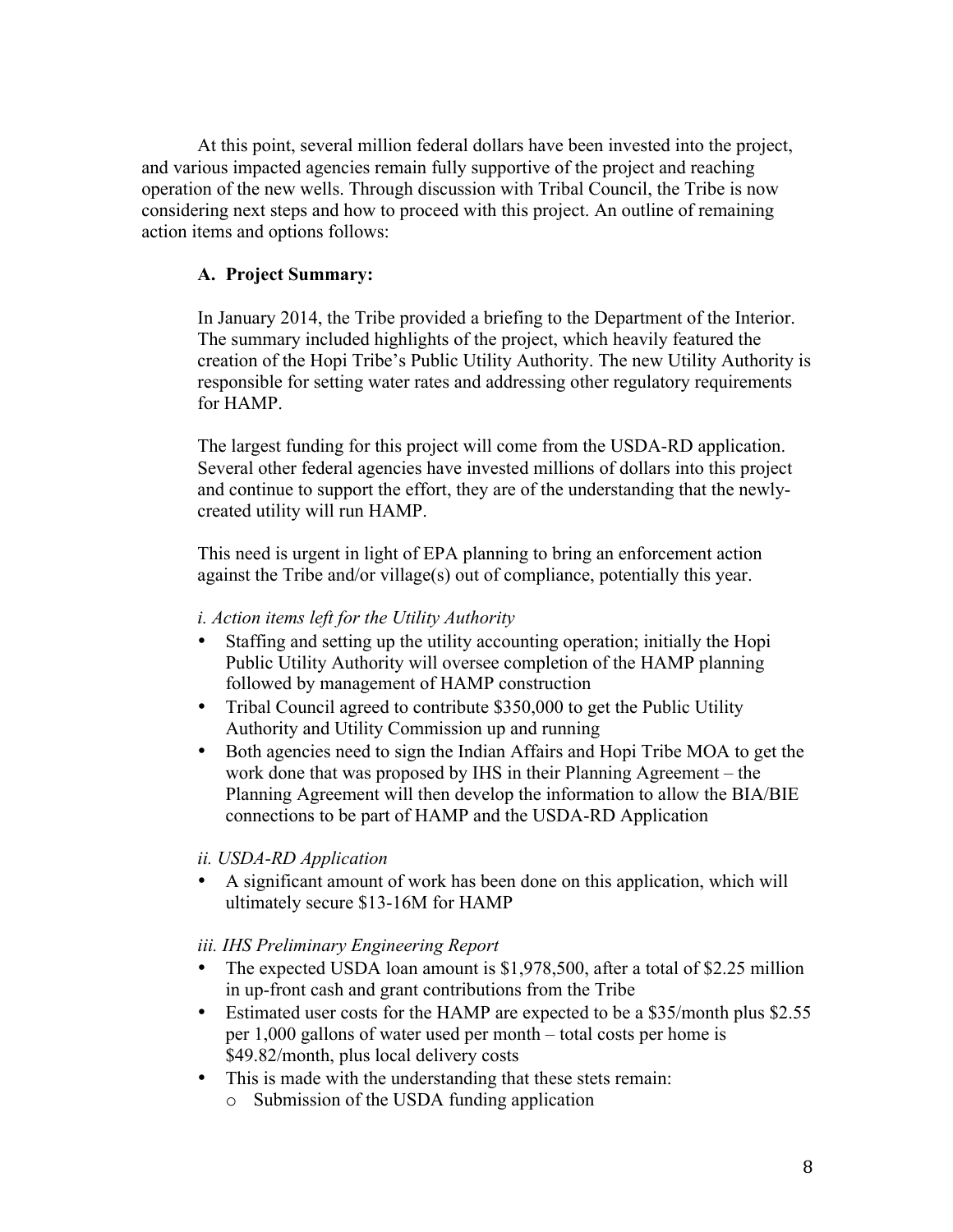- o Formalization of agreements between Tribe and the villages
- o Staffing the new Hopi Public Utility Authority
- o Acquiring full construction funding and awarding a construction contract, construction of project
- o Transfer of the new facilities to the HPUA

## **B. The BIA's Relationship to the HAMP**

- The BIA wishes to partner with HAMP to be included on a construction line
- The Tribe and the Department of the Interior (DOI) initiated a potential HAMP related partnership, which would provide a source of revenue to tribe via user fees
- A draft MOA was being reviewing by IHS counsel but no progress has been made since
- The Preliminary Engineering Report will need to be amended if BIA/BIE and Tribe enter into agreement

The HAMP is absolutely essential to the health and safety of Hopi tribal citizens. The Tribe is greatly appreciative of its federal partners in this project.

# **V. Hopi Detention Facility**

The Hopi Tribe has been in need of a detention facility for several decades. The detention facility that was initially established on the Hopi Reservation in 1981 was not intended for incarceration. The existing adult detention facility in First Mesa was originally built as a treatment facility. Over the years the building was converted and used as an adult detention facility. With the security requirements and special operation needs, the building did not meet the standards for a secure and safe detention facility.

In 2005, Hopi Tribal Council authorized Tribal Resolution H-042-2005, which established the Hopi Detention Facility Steering Committee and directed the committee to pursue the planning, design and construction of a new Hopi Detention Facility on the Hopi Reservation. The committee was tasked with the responsibility of searching for funds to build a permanent facility. The Tribe allocated one million dollars to the committee to fulfill this project. The committee was able to develop plans for a permanent facility; however the Tribe was unable to secure funding to build a facility. At the same time, similarly to the Relocation issues raised above, the federal government built a new detention facility for the Navajo Nation in Tuba City. That facility is now approximately half empty while the Hopi Tribe does not have any detention facility at all. In 2016, by Tribal Council resolution, the Committee was disbanded because Tribal Council did not see any progress being made.

The committee was a direct result of actions taken by the Office of Inspector General in 2004. In 2004, the Office of Inspector General conducted a health and safety inspection, which resulted in the immediate closure of the juvenile correctional component. Up until that time, corrections held minors with adults in joint spaces. Juveniles are currently being housed in Navajo County Jail in Holbrook, Arizona.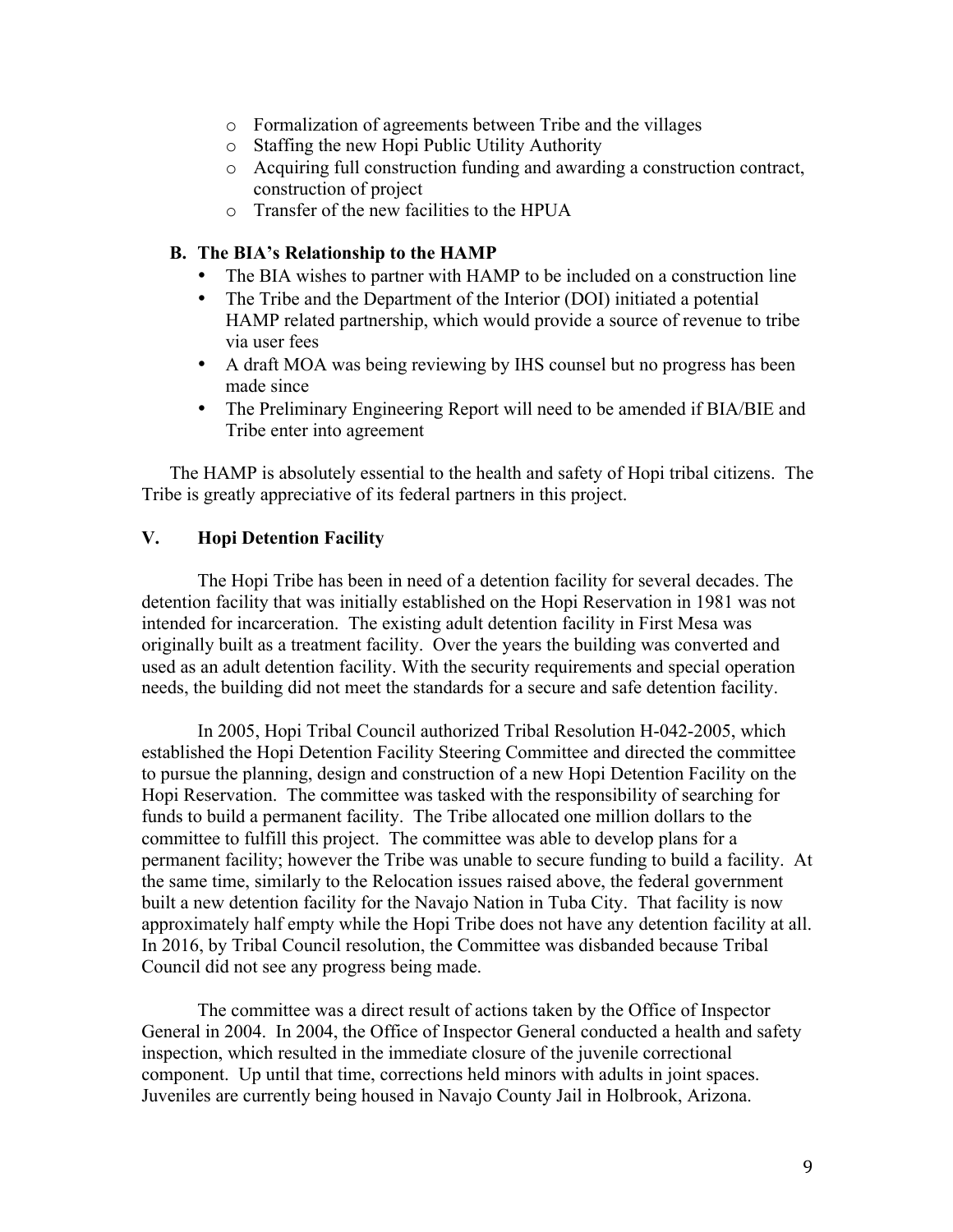Despite these serious issues facing Hopi, the Navajo Nation was provided a detention center at that time while Hopi's needs for detention space and a psychiatric treatment facility has yet to be addressed.

In February 2015, David Little Wind, Director of Bureau of Indian Affairs- Office of Justice Services, met with tribal leaders, including myself, and Councilman Mervin Yoywtewa, Chairman of the Law Enforcement Task Team, to discuss the building of a new detention facility. BIA-OJS recognized that there was a need for a new facility and the recommendation at that time was to repair by replacement.

The detention facility was still being used and operated to incarcerate inmates who had either been sentenced to 30 days or less or were awaiting hearings in the Hopi Tribal Courts. Between 2013 and 2015, there had been an inspection of the facility, which resulted in portions being deemed unsafe and uninhabitable. Those inmates who had been formally sentenced to more than 30 days of incarceration were transported to other facilities. These facilities included Navajo County Jail, in Holbrook, Arizona; Coconino County Jail, in Flagstaff, Arizona, Arizona State Prison Complex, in San Luis, Arizona, and Chief Ignacio Adult Detention Facility, in Towoac, Colorado. However, the facility remained partially open.

In October 2016, the Hopi Detention Facility was formally closed. Structural issues were cited as the cause of closure. As part of the closure, all inmates and staff were to evacuate the building immediately. Any new arrestees were to be booked and transported to Navajo County Jail within one hour of being booked. The Tribe was not given any notice of the closure. A charge of orders was issued from BOI-OJS Hopi Agency instructing all officers that the officer would have to conduct the transport related to any arrests they made. This instruction was also given to the Hopi Resource Enforcement Services (HRES) officers. HRES acts as a secondary law enforcement agency when services are requested by BIA-OJS. There was no formal agreement from the Hopi Tribe on the charge of orders. Due to the high costs and liability concerns associated with the courtesy transport the Hopi Tribe concluded it could no longer provide this support and have declined any transports of arrestees.

BIA-OJS was aware for the need for a new facility and had indicated plans for a transition from the old facility to a temporary facility while the new facility was constructed. BIA-OJS Hopi Agency met with Chairman Honanie in late October 2016 to discuss the temporary facility. The temporary facility would include two components to cover the needs of the Correctional staff and Administrative staff. The temporary facility would also allow detaining individuals for up to eight hours. The Hopi Tribe through various meetings was verbally told that the temporary facility would be in place by November 2016. However, as of this date, the temporary facility has not been received; BIA-OJS has cited administrative issues as the cause of delay.

Not having a facility places a burden on the personnel and administrative costs continue to rise. Officers conduct booking of arrestee from their units. Additional costs are being incurred in the areas of transportation, additional staff hours, and incarceration.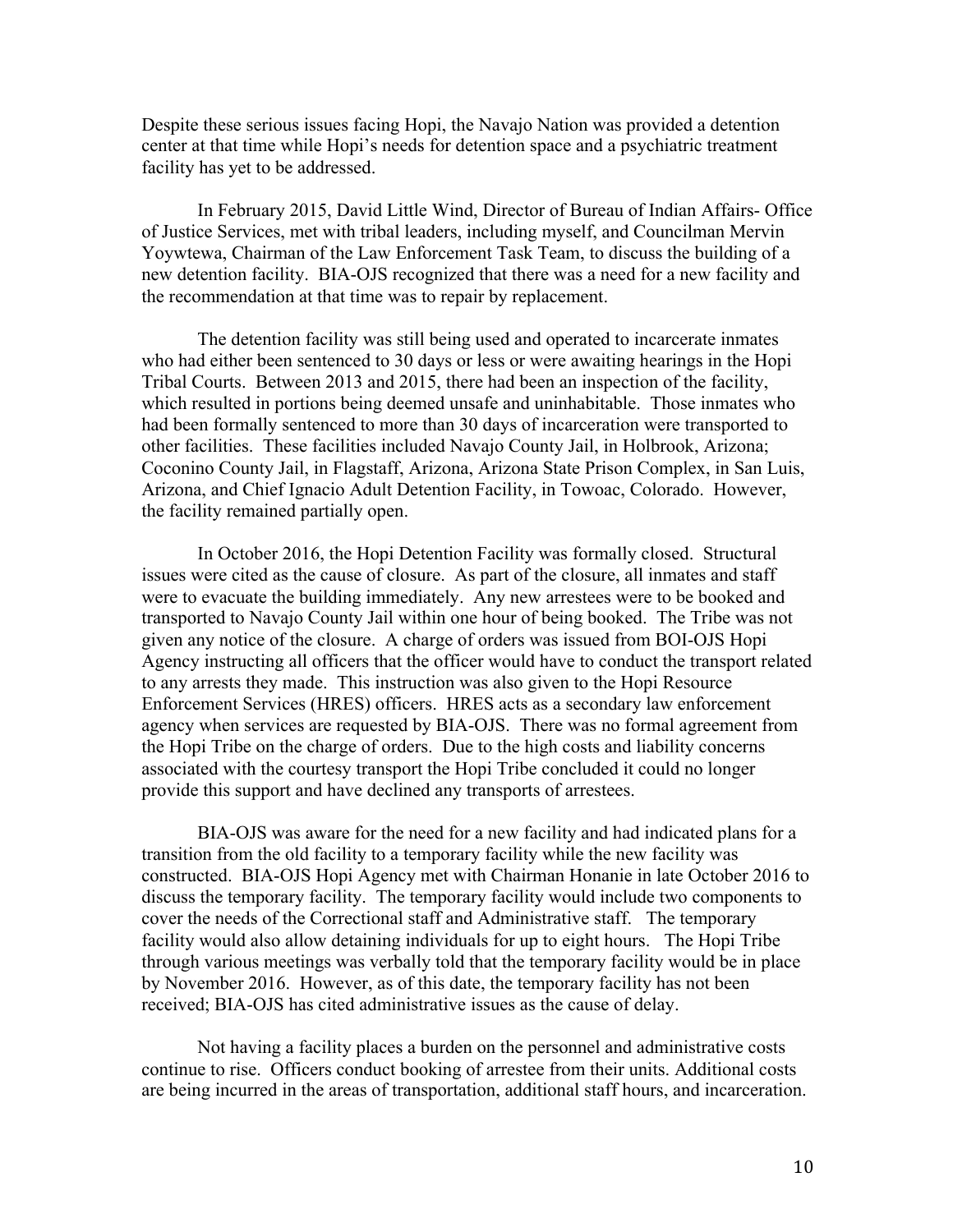The BIA informed the Tribe last week that it costs the BIA \$100,000/month in contract costs to house the inmates at other facilities.

The irony of this situation is that the BIA-OJS has the money to replace the facility, but the BIA does not receive construction dollars for installation. The BIA-OJS is meeting with the Department of Justice to find out if the DOJ would be able to provide the construction funding for the project.

As the Hopi community waits to have its detention facility needs met, crime does not cease. As a result of having no facility, law enforcement officers must use their own personal discretion when arresting individuals who have committed violations of the Hopi Code. There is no deterrent factor to keep individuals from committing crimes when they know they will not be arrested. It is only a matter of time until a minor incident turns into a much more serious crime of violence.

## **VI. Hopi Telecommunications**

The Federal Communications Commission considers the Hopi Reservation a high cost project area. Anytime that the Hopi Tribe seeks to connect to the outside world it must cross the Navajo Nation, Indian allotments, and State land. This requires the Hopi Tribe to pay massive amounts for easements in order to lay or connect fiber. The cost of building telecommunications projects on Hopi land is 27% more than in other parts of Arizona. The Hopi Tribe received an American Recovery and Reinvestment Act ("ARRA") to construct and purchase fiber and electronics to connect to the internet. The Tribe was not allowed to use ARRA funds to purchase the rights-of-way so Hopi Telecommunications Inc. ("HTI") had to absorb those costs. The entire project cost to build a fiber optic cable route from Jeddito Community to Holbrook, Arizona – roughly 61 miles – cost the HTI was \$3.3 million. Included in this cost was \$500,000 paid in right-of-ways, which accounts for approximately 15% of the entire project cost. If this same fiber optic route was constructed on non-Indian land it would cost approximately \$2.4 million (or 74% of the cost for building it on tribal land).

### **VII. Hopi Road Infrastructure**

The Hopi Department of Transportation ("HDOT") is charged with 1,235.1 miles of Hopi's official inventoried road mile consists of:

- 625.1 miles of unimproved earth roads
	- 5.8 miles of gravel roads
	- 99.6 miles of asphalt surface roads

405.5 miles of jeep trail roads

1,136 total BIA & Tribal road miles

99.1 total miles of AZ State Highways

1,235.1 combined total Hopi inventory road miles